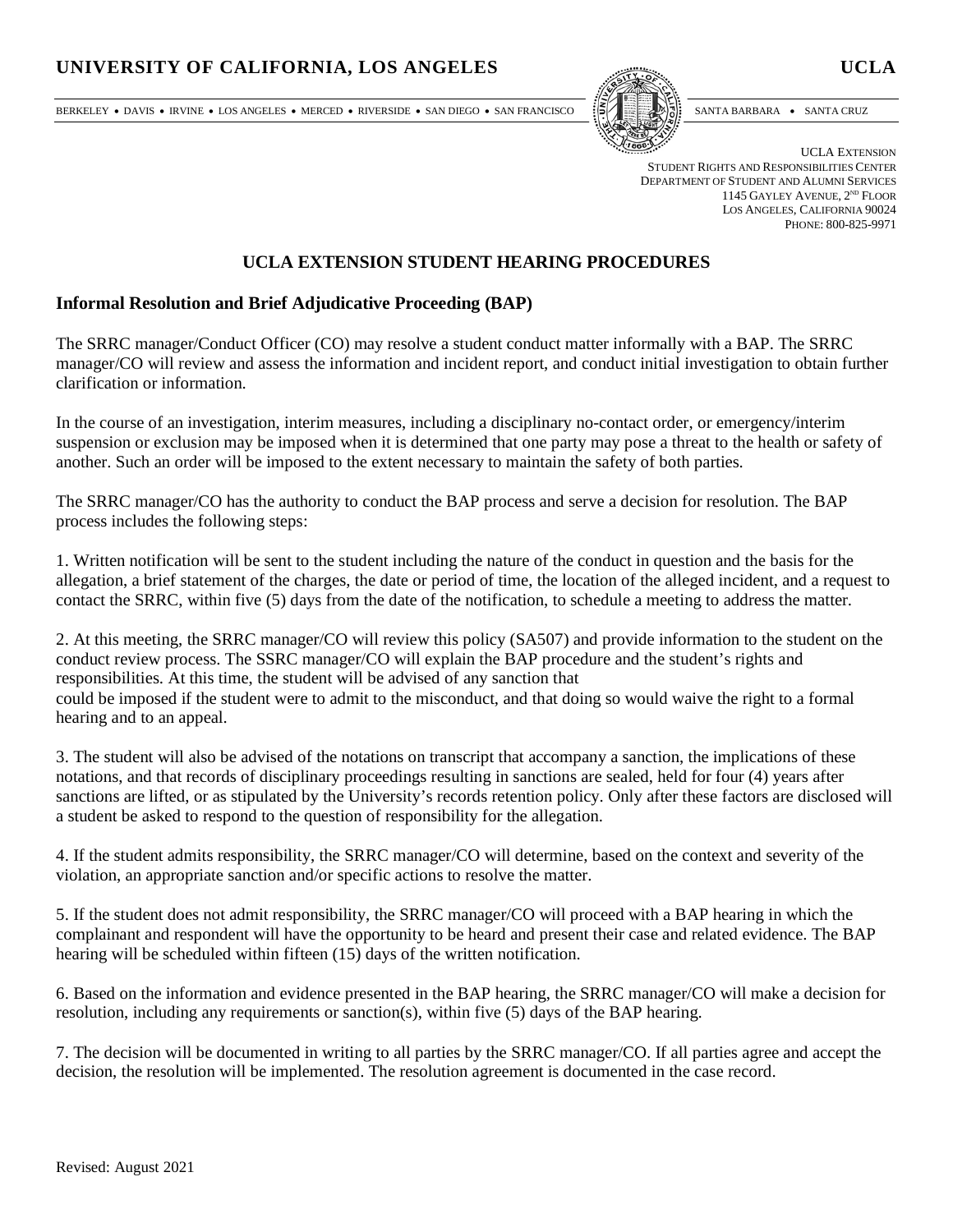# UNIVERSITY OF CALIFORNIA, LOS ANGELES UCLA

BERKELEY • DAVIS • IRVINE • LOS ANGELES • MERCED • RIVERSIDE • SAN DIEGO • SAN FRANCISCO [57]



UCLA EXTENSION STUDENT RIGHTS AND RESPONSIBILITIES CENTER DEPARTMENT OF STUDENT AND ALUMNI SERVICES 1145 GAYLEY AVENUE, 2<sup>ND</sup> FLOOR LOS ANGELES, CALIFORNIA 90024 PHONE: 800-825-9971

8. If the student does accept the decision made in the BAP, they may choose to appeal. Appeals of BAP decisions go to the Assistant Dean of Student Services, or designee, who will review the case documentation and determine whether to uphold or modify the BAP decision.

9. If the student does not respond to notifications and communications from the SRRC or otherwise chooses not to participate in the resolution process, the process may still proceed without their participation and can result in decisions made in absentia based on the information available. If a timely response is not received by the student, a hold may also be placed on their account, preventing future enrollment.

#### **Formal Resolution and Hearing by the Extension Student Conduct Committee**

The formal resolution process will be utilized when:

• the student denies responsibility and the SRRC manager/CO has determined that preponderance is met or there is substantial interest (possibility of suspension in excess of 10 days or dismissal) in the case;

• the student/respondent declines the BAP and requests a formal hearing;

• in SVSH cases, the complainant requests a formal hearing.

The student alleged to have engaged in misconduct will be provided with written notice of relevant policy and information about the process for resolution. Guidelines for the formal hearing and resolution process are:

1. The authority for conducting formal hearings, weighing evidence, and determining facts is vested with the Dean and delegated to the Extension Student Conduct Committee (ESCC) as the hearing body. The authority to make decisions and impose sanctions is vested with the Dean and delegated to the Assistant Dean of Student Affairs.

2. As defined in section II, the ESCC will consist of at least three (3) members, from the member pool, to preside over a formal conduct hearing.

3. The SRRC manager/CO will prepare documentary and other evidence, investigate and fact-find, prepare transcripts and recordings, and schedule the hearing. All parties will be notified of the resolution process and timeline.

4. The formal hearing must be conducted within twenty (20) days of the request or determination that a case will be adjudicated by formal resolution.

5. Both the complainant and respondent may provide evidence and information regarding their claim. Information and documentation will be provided to all parties in advance of the formal hearing.

6. The SRRC manager/CO, the ADSS, and the ESCC shall ensure there is no conflict of interest in the resolution process and no hearing officer or ESCC member may hear cases in which they have made an allegation of misconduct.

7. The respondent is expected to be present throughout the hearing. If the respondent fails or refuses to attend, the hearing may still proceed in their absence. The complainant shall have the right to be present as a witness in the hearing.